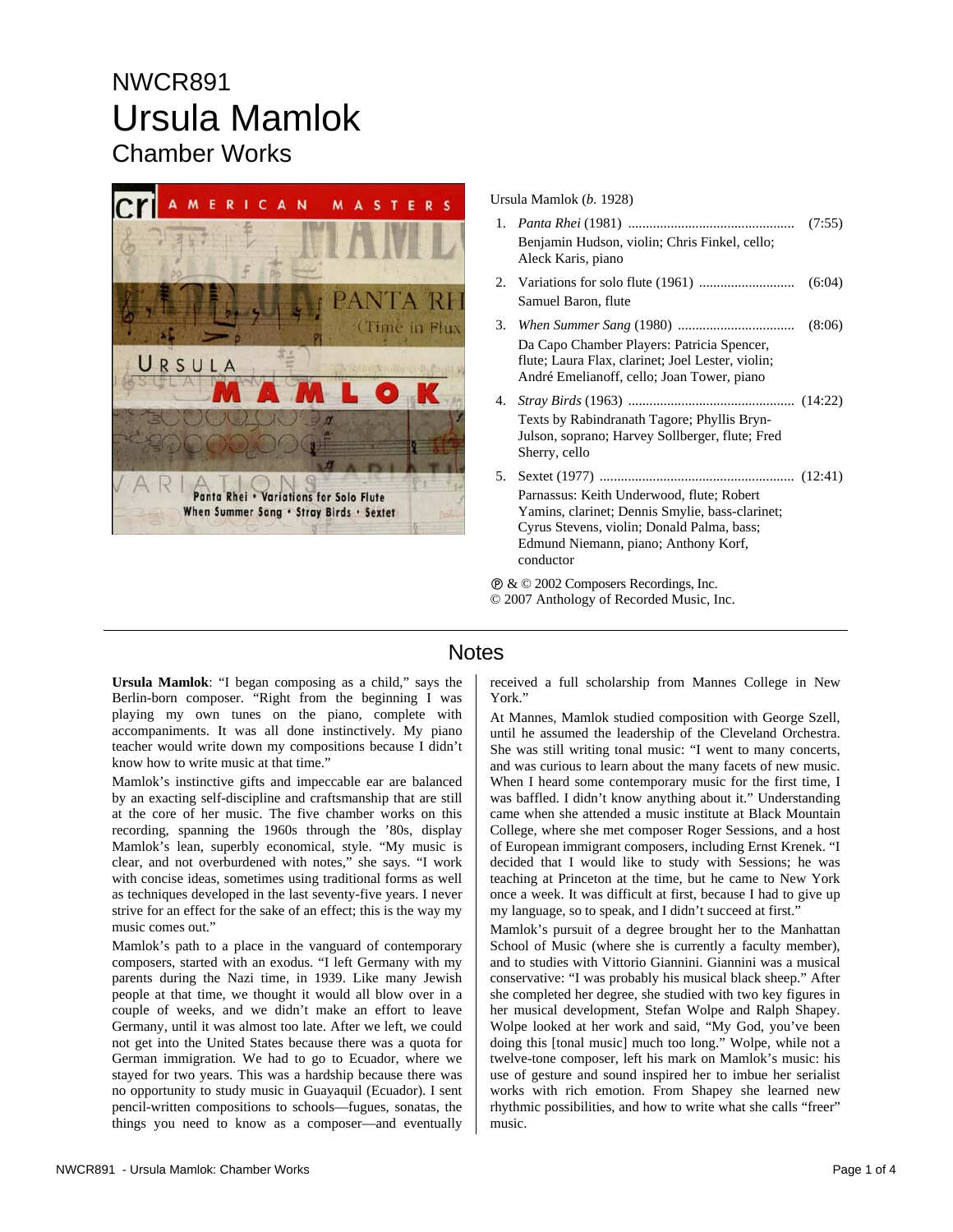"From the 1960s onwards, I refined my style, and I've been doing that ever since," says Mamlok. "I think the moment you stop learning, that's the end. As years go by, you change, and your influences and goals are different. Now my music is less complex than it was in the '50s and '60s. I'm very comfortable writing twelve-tone music, but you will hear composers say that's *passé*. That's the same thing as saying the C Major scale is *passé* – you can't go by that, you have to have your own language."

Mamlok has been labeled a serialist, but she believes the many "isms" that dot the musical landscape are really a minefield. "-isms? I don't think highly of them," says Mamlok. "If you tell a listener about how you make a piece, they get frightened, and don't listen anymore. The educated listener, the student, should know how a piece is structured, but the piece should speak on many levels: it must speak to the layman as well."

#### —*Craig Zeichner*

Craig Zeichner is reviews editor for *Early Music America* magazine, and a member of the music department at Oxford University Press. He writes for a variety of music publications.

#### *Panta Rhei* (1981)

Writing music for conventionally-sized ensembles is another facet of Mamlok's performer-friendly style. Throughout her career she has achieved remarkable results with modestlysized groups. Her 1981 composition *Panta Rhei (Time in Flux)* is a veritable showcase of twentieth-century instrumental techniques, that calls upon the ensemble to use various types of pizzicato, glissando, staccato, and ponticello. Even more impressive is that this universe of kaleidoscopic color, and pungent sound, comes out of the most basic of chamber ensemble, the piano trio.

The seven-minute work is in three parts, the first consisting of short sections of quickly shifting moods, marked *agitato*—*calmo*—*vivace*—*misterioso*, in waltz time. Part two, still *molto tranquillo* as if suspended, is in four successive, songful, phrases, played by the cello, succeeded by the violin, then by the piano, and closing with the cello. They are set off against a backdrop of sparsely-distributed, repeated, *pianissimo* pitches. These *pianissimo* pitches are transformed to appear as fortissimo patterns of rapidly repeated tones, counterpointed by sharp chords, in section A of part three, *allegro energico*, a rondo vacillating between sections of energy, playfulness, and lyricism. A coda, reminiscent of part one, ends the work in a whisper.

#### —*Ursula Mamlok*

*Panta Rhei* was commissioned by *Sigma Alpha Iota* for its 76th convention, held in Washington, DC, in August, 1981.

#### Variations for solo flute (1961)

This was Mamlok's first twelve-tone piece. Written in 1961, it is cast in that most well-ordered of classical forms, theme and variations. The theme is palindromic in form, and there are twelve variations. The work makes great demands on the soloist, and is packed with emotional power. Mamlok provides a hint for the listener:

An analysis of one's compositional method may be of some interest to other composers, but will fail to be helpful to a listener on first hearing a new work. More important to him should be the variation of gesture, tempo, melodic shape; in short, the character of the music. The theme, and first three variations, consist of a row and its retrograde. The theme becomes divided through this procedure into two symmetrical parts, the second being a

mirror of the first. The transformation of the various elements takes place gradually: at first only the rhythmic shapes are altered, the pitch-order remaining intact. As the work progresses, however, only segments of the original row are used. The final variation restores the rhythmic contour of the initial theme, but the row itself has taken a different form; this is in order to transform the character of the opening statement.

—Ursula *Mamlok*

Variations for solo flute was commissioned by Sophie and Harvey Sollberger, and premiered by Sophie Sollberger at Carnegie (now Weill) Recital Hall, New York, in 1961.

#### *When Summer Sang* (1980)

Mamlok is a master of contrasting moods, colors, and textures. Not surprisingly, several of her compositions are infused with the sounds of nature. *When Summer Sang* is a quintet for flute, clarinet, violin, cello, and piano.

I began work on the piece after a severe illness, while I was spending the summer in the country, and enjoying the serenity of nature. The title is a reflection of how I felt at the time. There are many imitations of bird sounds. I used the piano in such a way that a certain note will sound like knocking: it's done with a technique where you put your finger on the strings, and then play on the keyboard. The sound (like a mockingbird) is less pronounced as a tone, but the process gives it extra color.

The quintet consists of two short, interconnected movements, the first of which begins with a soft, slow duo, for flute and violin, followed by six trios for various combinations of the instruments. The piano, which is present throughout, plays music that is independent of the other two instruments. Now and then, a piano string is stopped, and struck repeatedly, suggesting the insistent knocking of an early-morning woodpecker. The structure of this movement is like a set of phrases, or a stanza: the motives of the initial melodic lines are rotated, so that new melodies arise in each trio. The tempo speeds up gradually, then slows down, leading into a second duo, which is related to the opening. Joyful, homophonic music, followed by a transformed reminder of the opening section, creates a bridge to the second movement, a rondo in which there is almost constant interplay among all five instruments. Especially noteworthy in the recapitulation of the rondo, is the transformed reappearance of the opening duo from the first movement, the theme now floating airily in the clarinet part.

#### —*Ursula Mamlok*

*When Summer Sang* was commissioned by the Da Capo Chamber Players, and premiered by them in April, 1981. *Stray Birds* (1963)

Color and instrumental virtuosity complement the challenging vocal-writing in *Stray Birds,* a setting, for soprano, flute, and cello, of five aphorisms by the Hindu poet Rabindranath Tagore. The work was completed on November 22, 1963, the day President Kennedy was assassinated, and was dedicated to his memory. Mamlok's vocal and instrumental writing artfully conjures up shifting moods and emotions, with hypnotic effect.

Here the instruments are not supplying mere accompaniment for the vocal line, but participate, often with great virtuosity, in expressing the character of the poetry, as it suggested itself to me. Structurally the work is based on a twelve-tone set. It is the textural structure, above all, which gives a certain, and distinct, character to each song. These settings proceed from utmost density, and rhythmic complexity, to greatest spaciousness.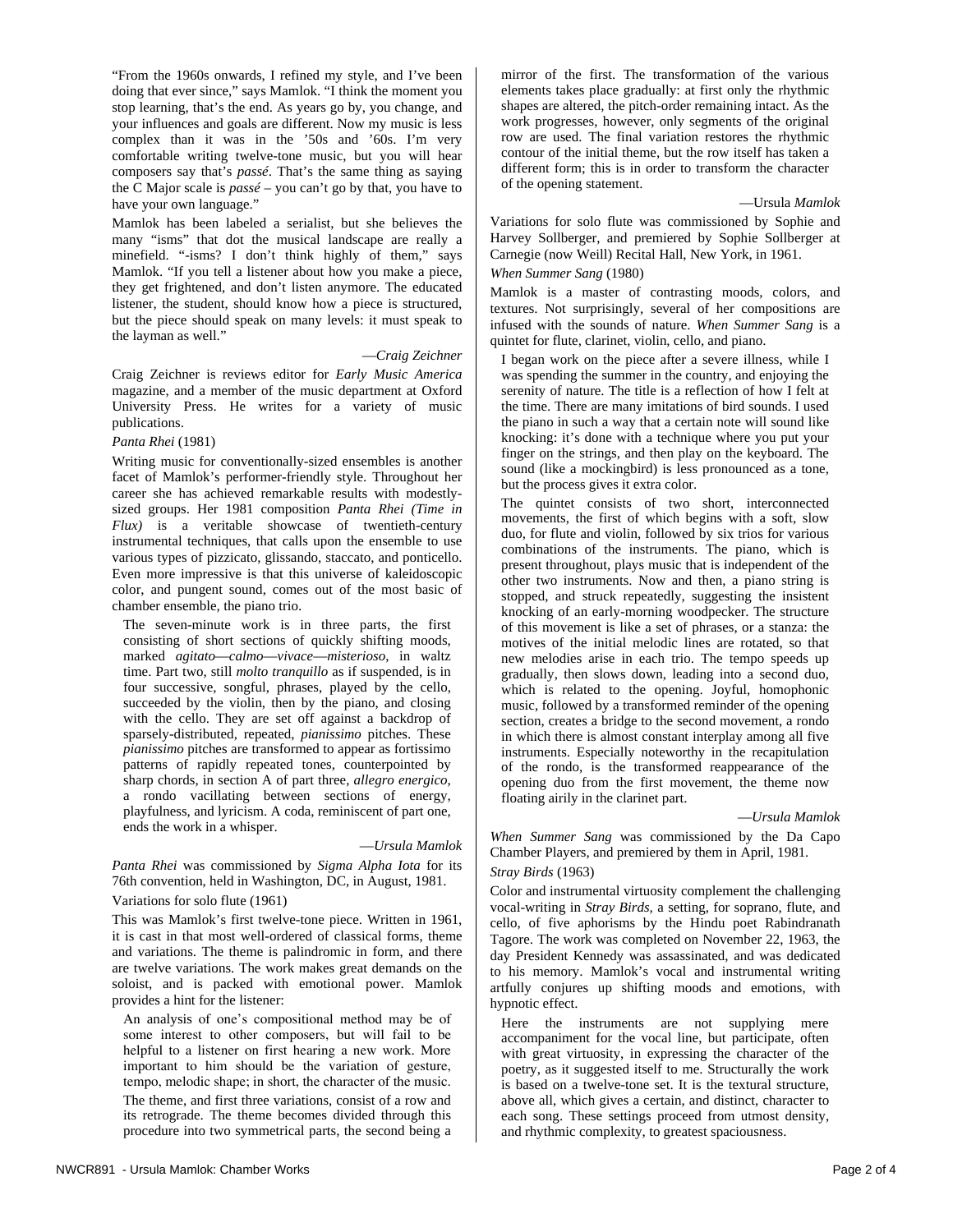*Stray Birds* was commissioned by the Group for Contemporary Music, and premiered by them on January 17, 1963, at McMillin (now Miller) Theater, Columbia University, New York.

Sextet (1977)

Mamlok's 1977 sextet features instrumentation (winds, strings, and piano) that would not have been out of place in the classical era. The work is in three distinctly different movements, and is capped by a rondo-like finale.

My sextet is built around a central tempo (72 quarternotes per minute). In the first movement, marked *with fluctuating tension*, four interrelated tempos are active at the same time, creating a dense texture similar to a rapid discourse among six people. A contrasting section follows, a thinner texture of solos and their "mirrors" that preserves the four tempos of the preceding section. The first section is then repeated with varied details. A transition leads to the second movement. This movement, an ABCBA form, presents a very calm and lyrical opening (part A), which gives way to a section of intense five-part counterpoint (part B). After a dance-like ostinato section (part C), transformed versions of B and A return. A violin harmonic acts as a bridge to the third movement, marked *light and airy*. This cheerful rondo has a bravura conclusion, *fortissimo*, that leaves the flute and clarinet lines suspended in mid-air.

—*Ursula* Mamlok

Sextet was commissioned by Parnassus, which premiered it in 1977.

Since its founding in 1970, the **Da Capo Chamber Players** has established itself as one of the foremost new music groups in the United States. Winners of the Walter W. Naumburg Chamber Music Award in 1973, they were subsequently sponsored by the Naumburg Foundation for a second concert in Alice Tully Hall in 1980, in honor of their tenth anniversary. Over the years, more than eighty chamber music works have been written especially for Da Capo by composers ranging from Philip Glass, to Milton Babbitt, Joan Tower, Jeffrey Mumford, and Su-Lian Tan. The group divides its time between New York City, and Bard College, where the ensemble took up residence in 1982.

**Parnassus** was founded by Anthony Korf in 1974 from the cream of New York's freelance musicians. Noted for commissioning and performing new music, Parnassus has premiered nearly 150 works, more than fifty of which were composed for the ensemble, from established American masters such as Elliott Carter, Mario Davidovsky, Donald Martino, and Charles Wuorinen, to international luminaries like Thomas Adès, Jonathan Harvey, and György Kurtág. Korf is also artistic director, and composer-in-residence, of the Riverside Symphony.

Flutist **Samuel Baron** (1925-1997) was a revered teacher, chamber musician, and soloist. He was a founding member of the New York Woodwind Quintet, and the flute soloist and music director of the Bach Aria Group. He was a professor of music at SUNY Stony Brook, chair of the woodwinddepartment at Juilliard, and also taught briefly at Yale and Mannes. Baron, who served as president of the National Flute Association in 1977-1978, was a recipient of its 1996 Lifetime Achievement Award.

**Phyllis Bryn-Julson** is an internationally known soprano with over sixty recordings and two Grammy nominations to her name. Noted for her performances of contemporary repertoire, much of which was composed for her, Bryn-Julson has premiered works of composers such as Bernstein, Boulez, Del Tredici, Penderecki, Rorem, and Wuorinen. Her recording of Schoenberg's *Erwartung*, with Simon Rattle, won the 1995 "Best Opera" *Gramophone* award. Bryn-Julson currently serves as chair of the voice department at the Peabody Conservatory, in Baltimore, MD.

Cellist **Chris Finkel** is well known for his performances of contemporary music. As a member of the Atlantic Quartet, the Contemporary Chamber Ensemble, Parnassus, the New York New Music Ensemble, and the Composers Conference at Wellesley, MA, he has participated in countless premieres, and in tours of Europe, Australia, and the Far East.

Violinist **Benjamin Hudson** has received consistent critical acclaim from the New York press for his solo and chamber music performances with Speculum Musicae and the Group for Contemporary Music, as well as the Columbia String Quartet. He has toured internationally as a recitalist, and has been awarded grants from the National Endowment of the Arts, and the Martha Baird Rockefeller Foundation.

Pianist **Aleck Karis** is a well-known member of the New York musical community and an active performer on all continents. Karis has presented numerous premieres, including works by Wuorinen, Babbitt, Davidovsky, and Subotnick. He is the pianist for Speculum Musicae, the League-ISCM Chamber Players, and Sonor. Karis is currently a member of the faculty at University of California, San Diego.

Cellist **Fred Sherry** has introduced audiences on five continents to the music of our time through his close association with such eminent composers as Babbitt, Berio, Carter, Davidovsky, Foss, Knussen, Takemitsu, and Wuorinen. Sherry was a founding member of Speculum Musicae, and Tashi. He has been a member of the Group for Contemporary Music, Berio's Juilliard Ensemble, and the Galimir String Quartet. Sherry has been an active performer with the Chamber Music Society of Lincoln Center since the 1970s, an artist member since 1984, and was artistic director from 1988 to 1992. He is a member of the cello and chamber music faculty of the Juilliard School.

Composer, conductor, and flutist, **Harvey Sollberger** cofounded (with Charles Wuorinen) the Group for Contemporary Music, in New York; he directed that ensemble for twenty-seven years. Sollberger is currently on the faculty of the University of California at San Diego, where he is conductor for Sonor, the faculty new music ensemble, and for Sirius, the graduate student new music ensemble. He has taught at Columbia University, the Manhattan School of Music, and Indiana University.